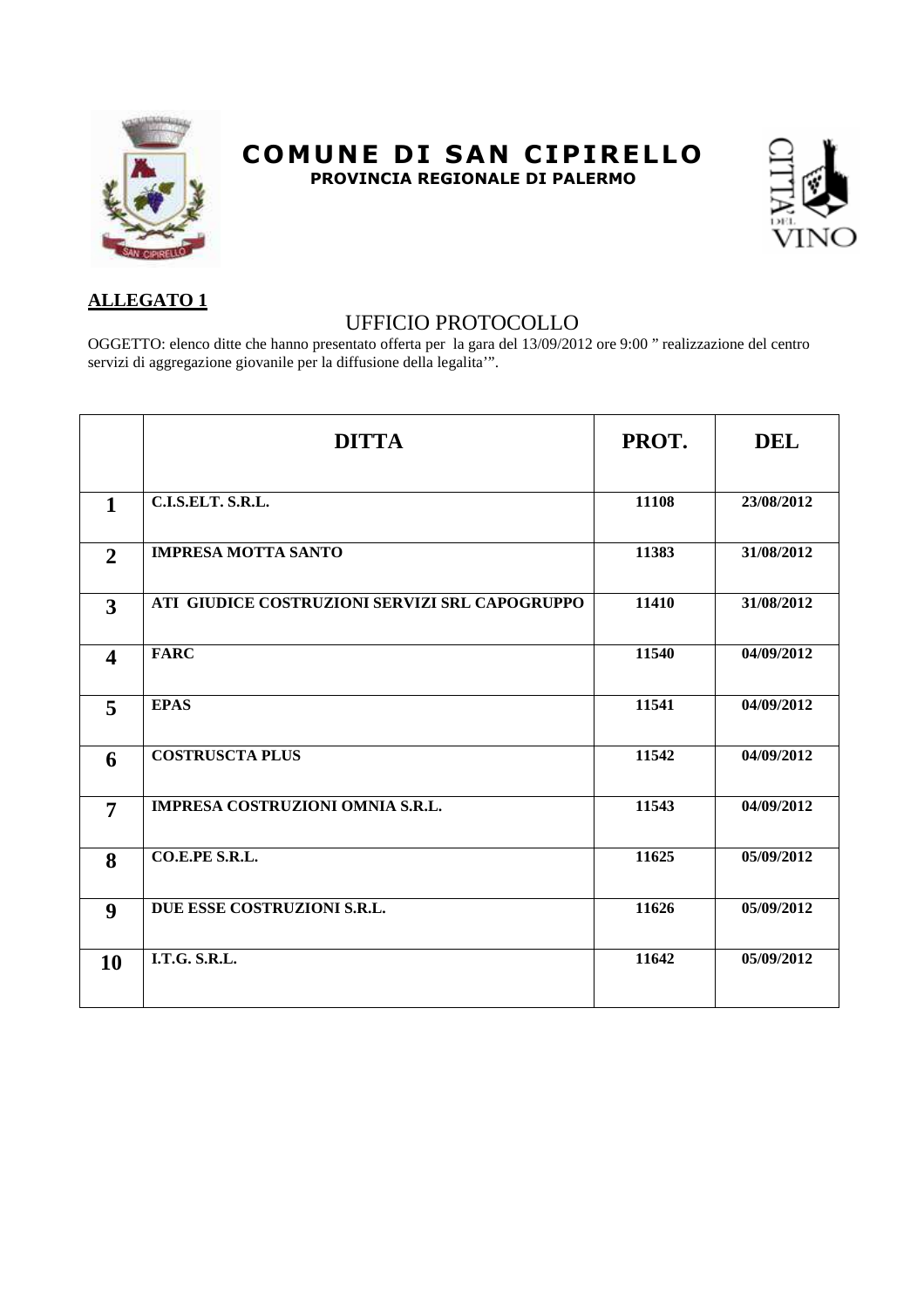| 11 | ITAL .S. CO.S.R.L.                            | 11688 | 06/09/2012 |
|----|-----------------------------------------------|-------|------------|
| 12 | <b>CEPIE ENERGY PROJECT</b>                   | 11689 | 06/09/2012 |
| 13 | IMPRESA CAPOGRUPPO DIEGO CIULLA S.R.L.        | 11690 | 06/09/2012 |
| 14 | <b>ITEMER SRL</b>                             | 11691 | 06/09/2012 |
| 15 | <b>IMPRESA BELLANCA S.R.L.</b>                | 11692 | 06/09/2012 |
| 16 | EL.DA.COSTRUZIONI S.R.L.                      | 11693 | 06/09/2012 |
| 17 | SI. CO.PA.                                    | 11694 | 06/09/2012 |
| 18 | <b>IMPRESA EDILE GEOM. MISTRETTA GIUSEPPE</b> | 11695 | 06/09/2012 |
| 19 | EUROIMPIANTI DI DOMENICO PALAZZOLO            | 11745 | 07/09/2012 |
| 20 | <b>LA GARDENIA COSTRUZIONI</b>                | 11754 | 07/09/2012 |
| 21 | <b>COSTRUZIONI CANDELA NICOLO' SRL</b>        | 11755 | 07/09/2012 |
| 22 | MILITELLO COSTRUZIONI SRL                     | 11756 | 07/09/2012 |
| 23 | <b>2G COSTRUZIONI SRL</b>                     | 11757 | 07/09/2012 |
| 24 | <b>RENOVA RESTAURI SRL</b>                    | 11758 | 07/09/2012 |
| 25 | <b>CEPI SRL</b>                               | 11759 | 07/09/2012 |
| 26 | <b>ARCIERI COSTRUZIONI DI ARCIERI</b>         | 11760 | 07/09/2012 |
|    | <b>ANTONINO</b>                               |       |            |
| 27 | <b>IMPRESA RUSSO COSTRUZIONI SRL</b>          | 11761 | 07/09/2012 |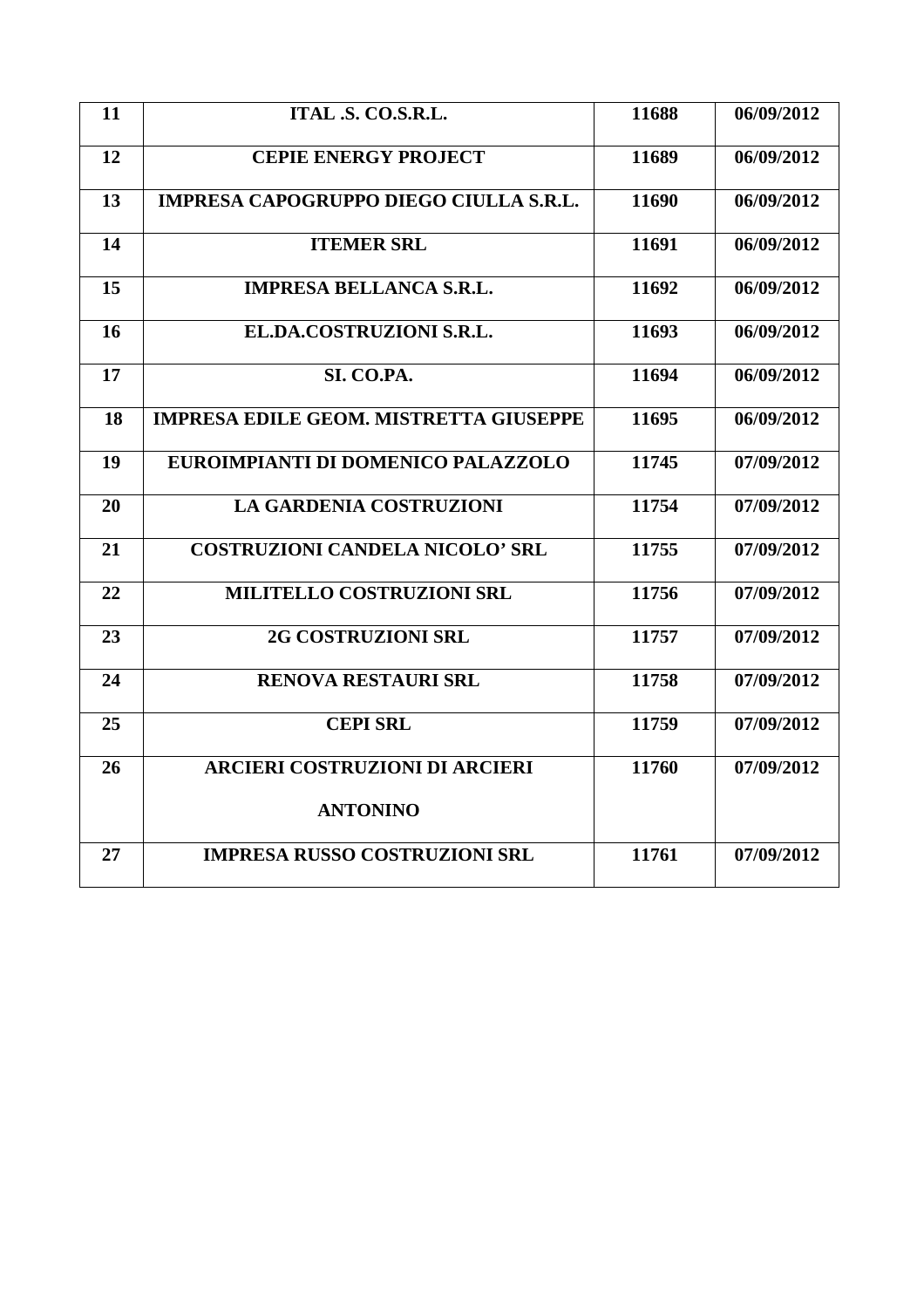| 28 | <b>F.I.ST.ED.EL. DI FALLEA SALVATORE</b> | 11762 | 07/09/2012 |
|----|------------------------------------------|-------|------------|
| 29 | <b>IMPRESA PAGANO PIETRO</b>             | 11763 | 07/09/2012 |
| 30 | ELE TECNO SYSTEM S.A.S. DI DANIELE       | 11764 | 07/09/2012 |
|    | <b>SOFFIETTO E C</b>                     |       |            |
| 31 | C.R.O.S. EDILIZIA DI ORIFICI DIGNORINO   | 11765 | 07/09/2012 |
| 32 | <b>IMPRESA BUA COSTRUZIONE S.R.L.</b>    | 11804 | 07/09/2012 |
| 33 | <b>COSPIN S.R.L.</b>                     | 11805 | 07/09/2012 |
| 34 | <b>CM CONSORZIO NAZIONALE</b>            | 11806 | 07/09/2012 |
| 35 | PROGECO SOC. COOP.                       | 11817 | 10/09/2012 |
| 36 | <b>SALA S.R.L.</b>                       | 11818 | 10/09/2012 |
| 37 | <b>B.C. IMPIANTI</b>                     | 11819 | 10/09/2012 |
| 38 | <b>EMMCCI SRL</b>                        | 11820 | 10/09/2012 |
| 39 | <b>IMPRETECH</b>                         | 11840 | 10/09/2012 |
| 40 | ATHENA RESTAURI S.R.L.                   | 11841 | 10/09/2012 |
| 41 | <b>TECNO GROUP</b>                       | 11859 | 10/09/2012 |
| 42 | <b>SIC.IM. SRL</b>                       | 11864 | 10/09/2012 |
| 43 | <b>ELEDIL</b>                            | 11865 | 10/09/2012 |
| 44 | EDILTECNICA COSTRUZIONI S.R.L.           | 11866 | 10/09/2012 |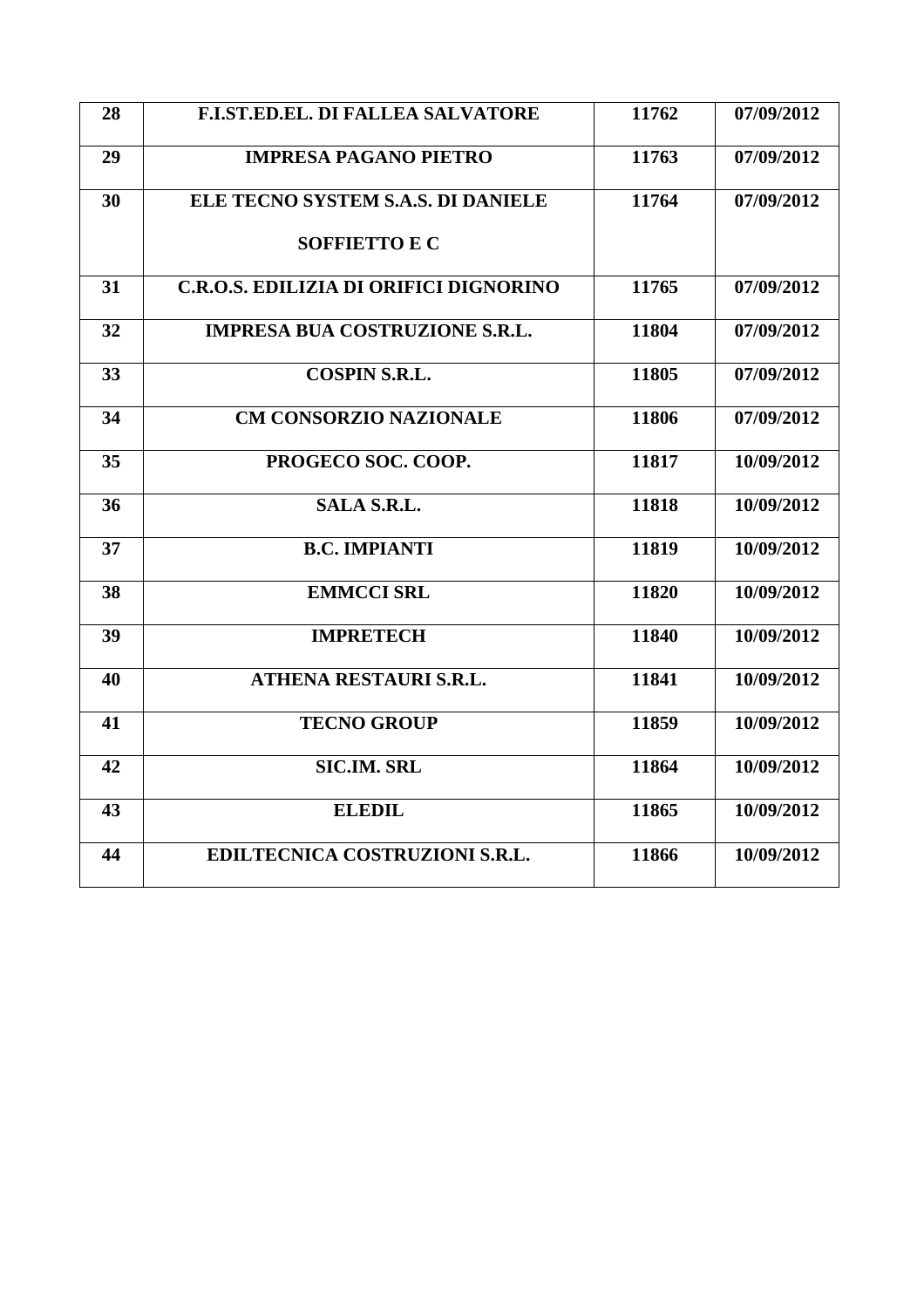| 45 | <b>IMPRESA EDILE SIMETO COSTRUZIONI SRL</b> | 11867 | 10/09/2012 |
|----|---------------------------------------------|-------|------------|
| 46 | <b>MIRRIONE IMPIANTI S.R.L.</b>             | 11868 | 10/09/2012 |
| 47 | <b>IMPRESA VINCENZO POIDOMANI</b>           | 11869 | 10/09/2012 |
| 48 | <b>EDILIZIA EG SRL</b>                      | 11870 | 10/09/2012 |
| 49 | <b>IMPRESA CAPOGRUPPO RIGGI GIUSEPPE</b>    | 11871 | 10/09/2012 |
| 50 | <b>CONSORZIO S.T.A.</b>                     | 11872 | 10/09/2012 |
| 51 | <b>IMPRESA CAPOGRUPPO OFFICINA FRATELLI</b> | 11873 | 10/09/2012 |
|    | <b>MESSINA</b>                              |       |            |
| 52 | <b>EDILUX</b>                               | 11874 | 10/09/2012 |
| 53 | <b>IMPRESA COSTRUZIONI EDILE STRADALI</b>   | 11875 | 10/09/2012 |
|    | <b>COCO SALV.RE</b>                         |       |            |
| 54 | <b>IMPRESA GENERALE DI COSTRUZIONI</b>      | 11876 | 10/09/2012 |
|    | <b>CA.TI.FRA. SRL</b>                       |       |            |
| 55 | SOFIA COSTRUZIONI SRL                       | 11877 | 10/09/2012 |
| 56 | <b>CO.DI.MAR.SRL</b>                        | 11878 | 10/09/2012 |
| 57 | <b>EMMOLO MAURO</b>                         | 11879 | 10/09/2012 |
| 58 | ATI A.N. COSTRUZIONI S.R.L.                 | 11880 | 10/09/2012 |
| 59 | <b>IMPRESA CALVO S.R.L.</b>                 | 11881 | 10/09/2012 |
| 60 | <b>CANTIERI RIUNITI</b>                     | 11882 | 10/09/2012 |
| 61 | D.E.D. DI PASQUALE GIUSEPPA S.A.S.          | 11883 | 10/09/2012 |
|    | <b>DITTA</b>                                | PROT. | <b>DEL</b> |
| 62 | ATI PROFAS COSTRUZIONI SRL CAPOGRUPPO       | 11884 | 10/09/2012 |
| 63 | <b>TRASPORTI E MOVIMENTI TERRA</b>          | 11885 | 10/09/2012 |
| 64 | ATI EDILCENTRO DI MARCHETTA SIMONE          | 11886 | 10/09/2012 |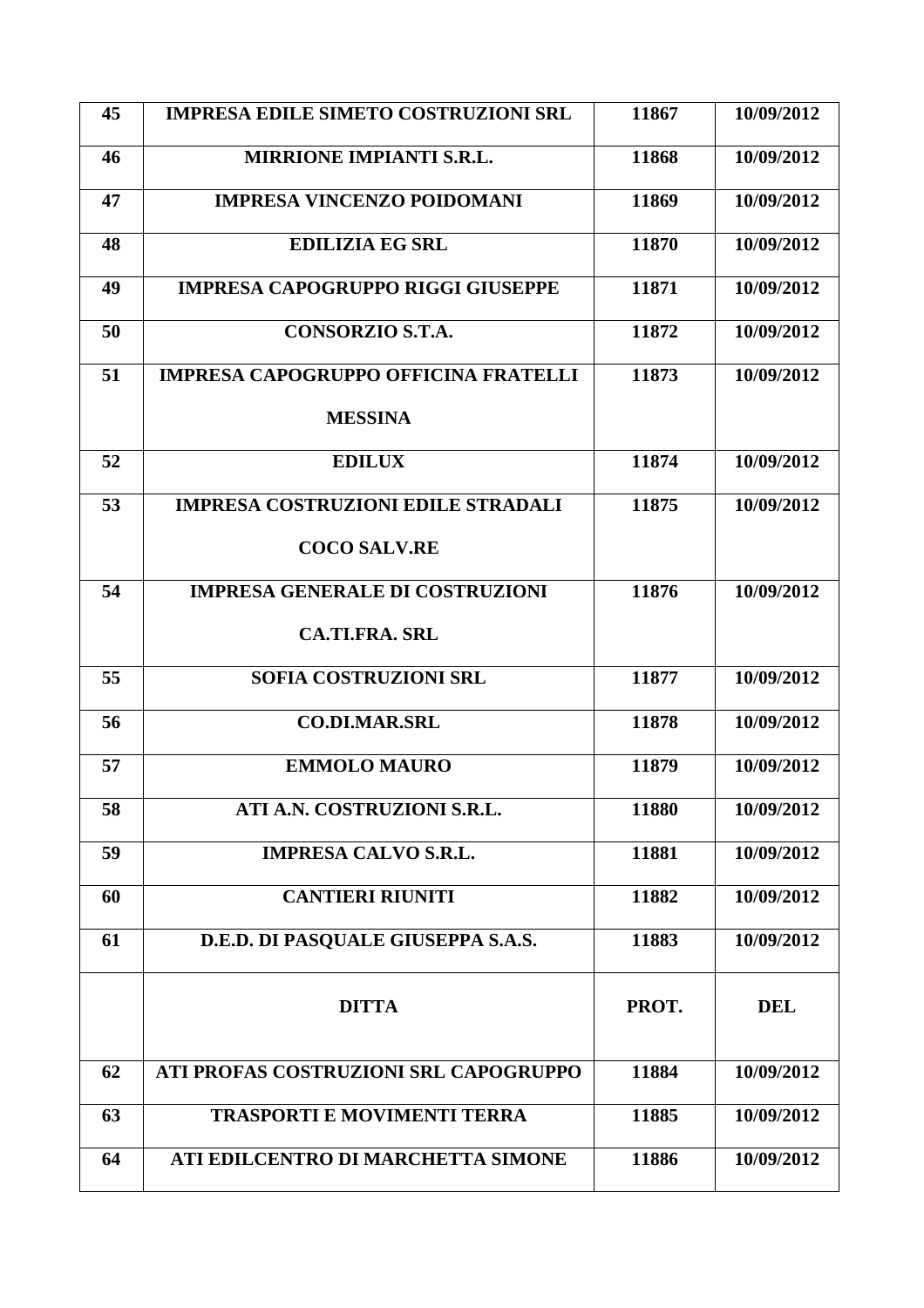| 65 | ATI IMPRESA CAPOGRUPPO PUMA SRL           | 11887 | 10/09/2012 |
|----|-------------------------------------------|-------|------------|
| 66 | <b>IMPRESA CAPOGRUPPO CGS COSTRUZIONI</b> | 11888 | 10/09/2012 |
|    | <b>SRL</b>                                |       |            |
| 67 | CAPOGRUPPO PULEO VINCENZO E C SNC         | 11889 | 10/09/2012 |
| 68 | ELIMAR S.R.L.                             | 11890 | 10/09/2012 |
| 69 | <b>GURI S.R.L.</b>                        | 11891 | 10/09/2012 |
| 70 | <b>B.O.N.O. COSTRUZIONI S.R.L.</b>        | 11892 | 10/09/2012 |
| 71 | ATI CO.EDI.DI OLIVERI FABRIZIO            | 11893 | 10/09/2012 |
| 72 | <b>D'ALBERTI GIUSEPPE</b>                 | 11894 | 10/09/2012 |
| 73 | ATI IMPRESA LAUDANI ALFREDO               | 11895 | 10/09/2012 |
|    | <b>CAPOGRUPPO</b>                         |       |            |
| 74 | <b>S.V.S. COSTRUZIONI SRL</b>             | 11896 | 10/09/2012 |
| 75 | <b>IMPRESA EDILE E STRADALE CAROLLO</b>   | 11902 | 10/09/2012 |
|    | <b>CARMELO</b>                            |       |            |
| 76 | VITRUVIO S.C. A.R.L.                      | 11921 | 11/09/2012 |
| 77 | L.C. COSTRUZIONI S.R.L.                   | 11922 | 11/09/2012 |
| 78 | SPALLINA LUCIO S.R.L.                     | 11923 | 11/09/2012 |
| 79 | PINTO VRACA S.R.L.                        | 11924 | 11/09/2012 |
| 80 | ME.E.CO.IN. S.R.L.                        | 11925 | 11/09/2012 |
| 81 | <b>IMPRESA COMITEL S.R.L.</b>             | 11926 | 11/09/2012 |
| 82 | <b>IMPRESA FRAMICH S.R.L.</b>             | 11927 | 11/09/2012 |
| 83 | <b>SCALISI CALOGERO</b>                   | 11928 | 11/09/2012 |
| 84 | MIGIFRA S.R.L.                            | 11929 | 11/09/2012 |
| 85 | LUCIA COSTRUZIONI S.R.L.                  | 11930 | 11/09/2012 |
| 86 | R3 COSTRUZIONI S.R.L.                     | 11931 | 11/09/2012 |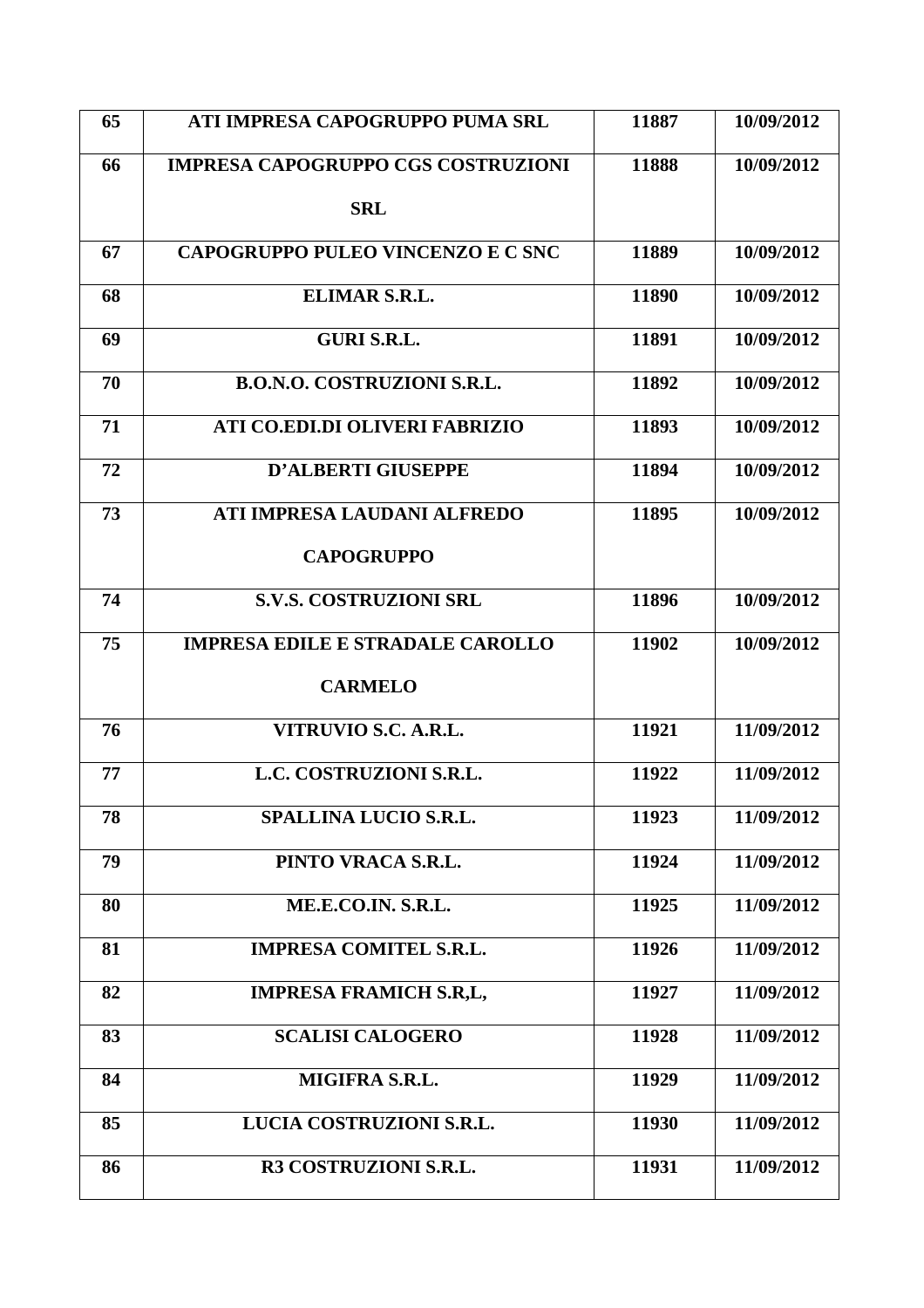| 87  | NA.SA. COSTRUZIONI S.R.L.                | 11932 | 11/09/2012 |
|-----|------------------------------------------|-------|------------|
| 88  | DIVA S.R.L.                              | 11923 | 11/09/2012 |
| 89  | <b>IMPRESA CIOTTA COSIMO</b>             | 11924 | 11/09/2012 |
| 90  | A.T.I. MUSSO COSTRUZIONI S.R.L.          | 11942 | 11/09/2012 |
| 91  | <b>IMPRESA COSTRUZIONI LA PLACA</b>      | 11949 | 11/09/2012 |
|     | <b>CALOGERO SRL</b>                      |       |            |
| 92  | <b>CASTROVINCI COSTRUZIONI SRL</b>       | 11950 | 11/09/2012 |
| 93  | <b>CALAFATO SILVESTRE COSTRUZIONI</b>    | 11951 | 11/09/2012 |
| 94  | <b>GEO PERFORAZIONI S.R.L.</b>           | 11952 | 11/09/2012 |
| 95  | <b>ISOR COSTRUZIONI SRL</b>              | 11954 | 11/09/2012 |
| 96  | <b>TECNOTERM</b>                         | 11955 | 11/09/2012 |
| 97  | CO.SY.BE.S.R.L.                          | 11956 | 11/09/2012 |
| 98  | <b>TECNORESTAURI S.R.L.</b>              | 11957 | 11/09/2012 |
| 99  | <b>A.R. IMPIANTI SRL</b>                 | 11959 | 11/09/2012 |
| 100 | <b>GIADA COSTRUZIONI S.R.L.</b>          | 11960 | 11/09/2012 |
| 101 | <b>IMPRESA CAPOGRUPPO COSMAK SRL</b>     | 11961 | 11/09/2012 |
| 102 | <b>PAM SRL</b>                           | 11962 | 11/09/2012 |
| 103 | <b>R.C. S.R.L.</b>                       | 11963 | 11/09/2012 |
| 104 | <b>ASSOCIAZIONI TEMPORANEA D'IMPRESE</b> | 11964 | 11/09/2012 |
|     | <b>CAPOGRUPPO IMPRESA COSTRUZIONI DI</b> |       |            |
|     | <b>MARIAP</b>                            |       |            |
| 105 | <b>MGM COSTRUZIONI SRL</b>               | 11965 | 11/09/2012 |
| 106 | <b>GAEMA SRL</b>                         | 11966 | 11/09/2012 |
| 107 | <b>NUOVA ESIR S.N.C.</b>                 | 11967 | 11/09/2012 |
| 108 | <b>IMPRESA EDILE STRADALE GIAMBO'</b>    | 11968 | 11/09/2012 |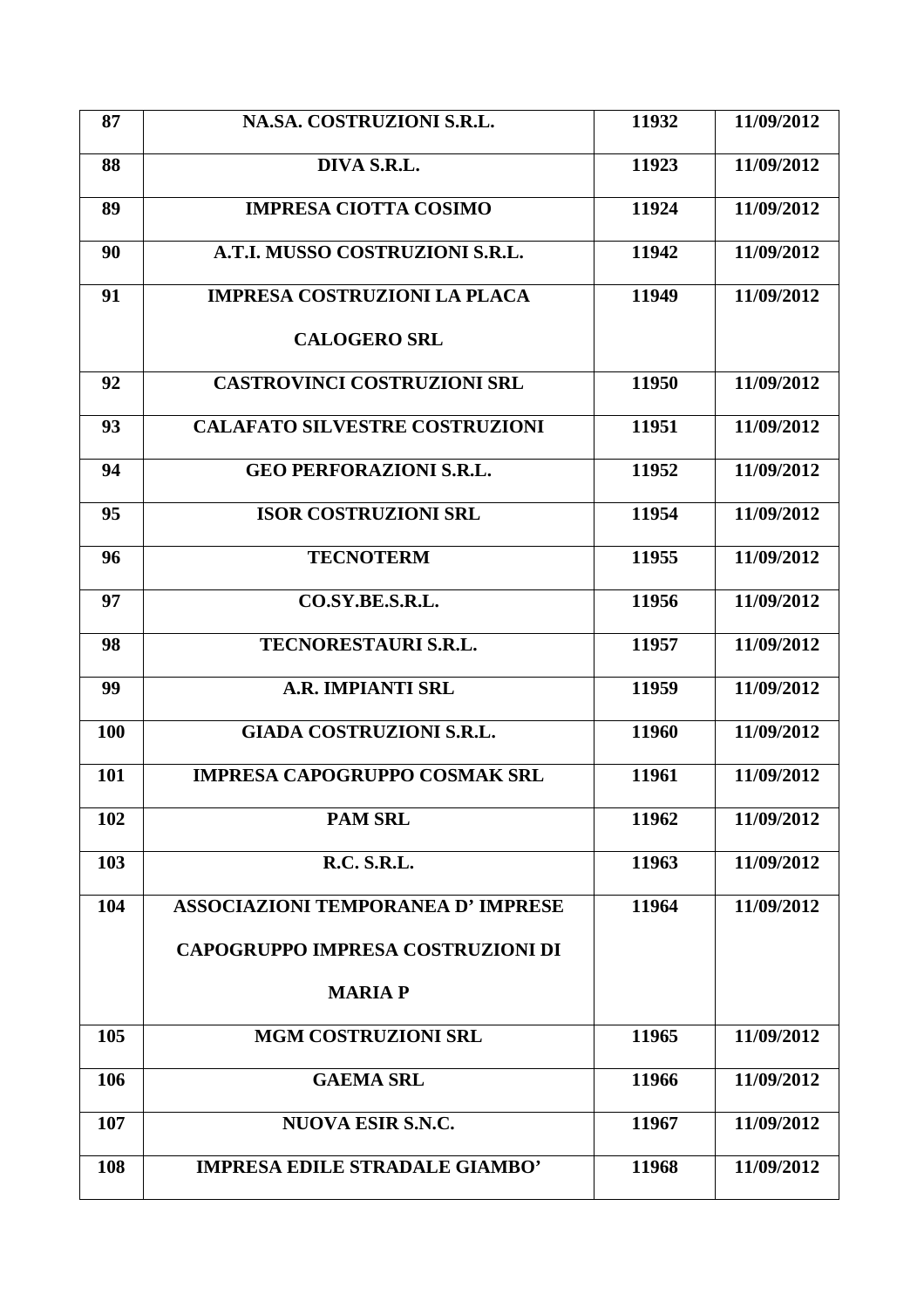|            | <b>MICHELANGELO</b>                          |       |            |
|------------|----------------------------------------------|-------|------------|
| 109        | <b>IMPRESA CAPOGRUPPO IMPRESA CASSARA'</b>   | 11969 | 11/09/2012 |
| 110        | SOCIETA' APPALTI COSTRUZIONI                 | 11970 | 11/09/2012 |
|            | <b>INDUSTRIALI</b>                           |       |            |
| 111        | <b>EREDI DI CASTAGNA SALVATORE S.A.S.</b>    | 11971 | 11/09/2012 |
| 112        | S.V. COSTRUZIONI S.R.L.                      | 11972 | 11/09/2012 |
| 113        | <b>CAPOGRUPPO IMPRESA MIGLIORE ARTE E</b>    | 11973 | 11/09/2012 |
|            | <b>COSTRUZIONI DI MIGLIORE DAVIDE</b>        |       |            |
| 114        | CO.ANT.S.R.L.                                | 11974 | 11/09/2012 |
| 115        | <b>IMPRESA RERA COSTRUZIONI SRL</b>          | 11975 | 11/09/2012 |
| 116        | <b>IMPRESA CAPOGRUPPO EDIL SACIF S.R.L.</b>  | 11976 | 11/09/2012 |
| 117        | <b>DAMAR COSTRUZIONI SRL</b>                 | 11977 | 11/09/2012 |
| 118        | <b>FERRARA RESTAURI SRL</b>                  | 11978 | 11/09/2012 |
| <b>119</b> | <b>PVR COSTRUZIONI S.R.L.</b>                | 11979 | 11/09/2012 |
| 120        | ING. CUTRONA LIBORIO SALVATORE S.R.L.        | 11980 | 11/09/2012 |
| 121        | <b>SPAMPINATO S.A.S DI SPAMPINATO FELICE</b> | 11981 | 11/09/2012 |
|            | <b>ALE4SSANDRO</b>                           |       |            |
| 122        | EUROSERVIZI S.R.L.                           | 11982 | 11/09/2012 |
| 123        | <b>CORALLO COSTRUZIONI SRL</b>               | 11983 | 11/09/2012 |
| 124        | <b>NOVA SRL COSTRUZIONI</b>                  | 11984 | 11/09/2012 |
| 125        | CAPOGRUPPO MISCAR COSTRUZIONI S.R.L.         | 11985 | 11/09/2012 |
| 126        | ATI CAPOGRUPPO CLEMENTE COSTRUZIONI          | 11986 | 11/09/2012 |
|            | S.R.L.                                       |       |            |
| 127        | ATI TECNOCOSTRUZIONI SRL CAPOGRUPPO          | 11987 | 11/09/2012 |
| 128        | <b>SALA GIUSEPPE S.R.L</b>                   | 11988 | 11/09/2012 |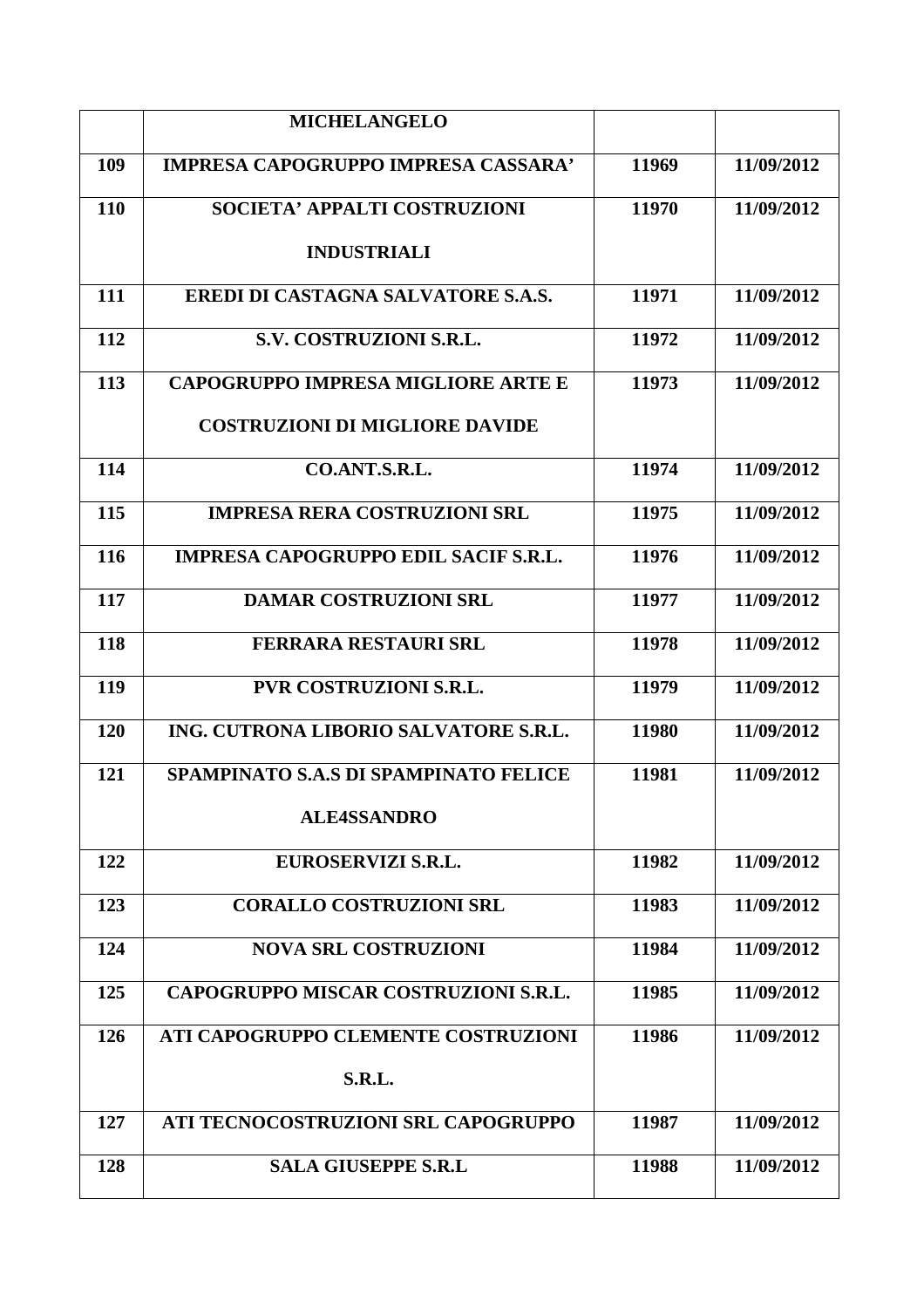| 129 | <b>CASSANO SRL</b>                      | 11989 | 11/09/2012 |
|-----|-----------------------------------------|-------|------------|
| 130 | <b>OMNIA PROGETTI S.R.L.</b>            | 11990 | 11/09/2012 |
| 131 | <b>BUFFA COSTRUZIONI S.A.S</b>          | 11991 | 11/09/2012 |
| 132 | DI GIOVANNA SRL                         | 11992 | 11/09/2012 |
| 133 | <b>QUINTALVI SRL</b>                    | 11993 | 11/09/2012 |
| 134 | <b>TECNOTEAM COSTRUZIONI</b>            | 11994 | 11/09/2012 |
| 135 | <b>IMPRESA EDILE STRADALE CANGERI</b>   | 11995 | 11/09/2012 |
|     | <b>GIUSEPPE</b>                         |       |            |
| 136 | <b>GLELLE.ESSE S.R.L</b>                | 11996 | 11/09/2012 |
| 137 | ATI CAPOGRUPPO IMPRESA BARONE           | 12006 | 11/09/2012 |
|     | <b>GIUSEPPE</b>                         |       |            |
| 138 | <b>ATI NUOVE COSTRUZIONI SRL</b>        | 12014 | 11/09/2012 |
| 139 | <b>TRUMBATURI LEOLUCA</b>               | 12023 | 11/09/2012 |
| 140 | <b>CAMEDIL COSTRUZIONI SRL</b>          | 12024 | 11/09/2012 |
| 141 | ATI IMPRESA EDILE CANNINO SALVATORE     | 12025 | 11/09/2012 |
| 142 | <b>COSAN</b>                            | 12026 | 11/09/2012 |
| 143 | <b>LOVERAL SRL</b>                      | 12027 | 11/09/2012 |
| 144 | <b>F.A.E. COSTRUZIONI SRL</b>           | 12028 | 11/09/2012 |
| 145 | <b>IMPRESA MINNELLA MICHELANGELO</b>    | 12029 | 11/09/2012 |
| 146 | <b>CONSORZIO ARTIGIANO EDILE COMISO</b> | 12030 | 11/09/2012 |
| 147 | <b>ICORTECNA S.R.L</b>                  | 12031 | 11/09/2012 |
| 148 | COGISA S.R.L.                           | 12063 | 12/09/2012 |
| 149 | <b>OPERA APPALTI</b>                    | 12064 | 12/09/2012 |
| 150 | <b>CONSORZIO STABILE EDILIZIO</b>       | 12065 | 12/09/2012 |
|     | <b>TECNOLOGICO</b>                      |       |            |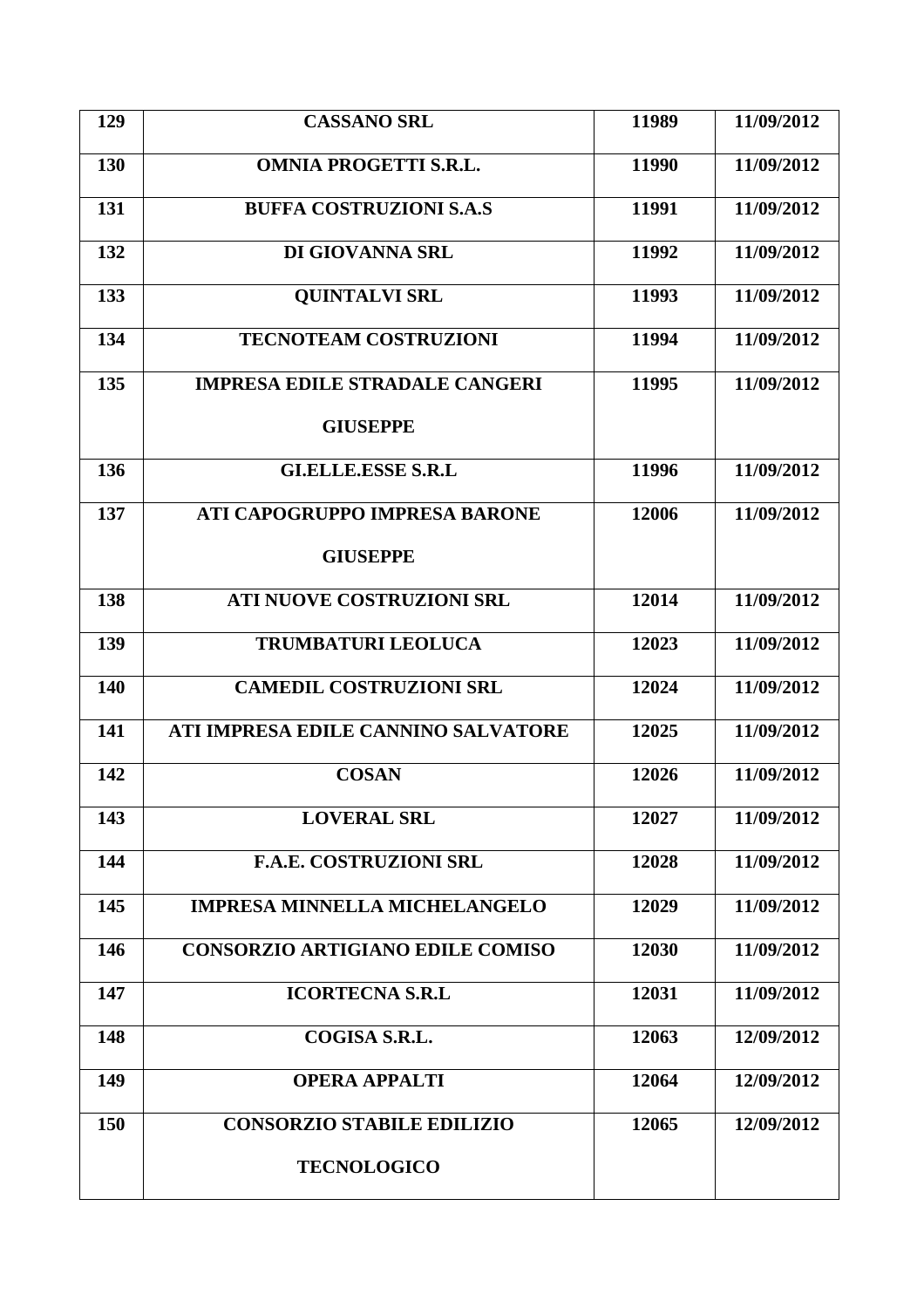| 151 | PROM.EDIL DI DISTEFANO GIORGIO             | 12066 | 12/09/2012 |
|-----|--------------------------------------------|-------|------------|
| 152 | SANFRATELLO COSTRUZIONI S.R.L.             | 12067 | 12/09/2012 |
| 153 | <b>ARCOBALENO S.R.L.</b>                   | 12068 | 12/09/2012 |
| 154 | <b>BCS COSTRUZIONI S.R.L.</b>              | 12069 | 12/09/2012 |
| 155 | CAPOGRUPPO IMP. EDIL. E SRTADALE GEOM.     | 12071 | 12/09/2012 |
|     | RIZZO A.                                   |       |            |
| 156 | CO,G.I.T. S.R.L                            | 12072 | 12/09/2012 |
| 157 | C.G. SYSTEM S.R.L.                         | 12075 | 12/09/2012 |
| 158 | <b>FRATELLI MATRANGA S.R.L.</b>            | 12076 | 12/09/2012 |
| 159 | <b>IMPRESA AGOSTARO ROSARIO</b>            | 12078 | 12/09/2012 |
| 160 | <b>SPINELLI COSTRUZIONI E ARCHITETTURE</b> | 12079 | 12/09/2012 |
| 161 | EDIL GROUP LICATA S.R.L.                   | 12097 | 12/09/2012 |
| 162 | <b>CAPOGRUPPO SICIL COSTRUZIONI SNC DI</b> | 12103 | 12/09/2012 |
|     | <b>CAIOLA ROSARIO E SALVATORE</b>          |       |            |
| 163 | <b>IMPRESA MANDATARIA CAPOGRUPPO</b>       | 12104 | 12/09/2012 |
|     | CO.GLPA. S.R.L.                            |       |            |
| 164 | <b>I.CO.S. SRL IMPRESA COSTRUZIONI</b>     | 12113 | 12/09/2012 |
|     | <b>SICILIANA</b>                           |       |            |
| 165 | <b>IMPRESA EDILE STRADALE COFEDIL</b>      | 12114 | 12/09/2012 |
| 166 | <b>LAGECO DI PARISI ADRIANA</b>            | 12125 | 12/09/2012 |
| 167 | <b>GALASSIA S.R.L.</b>                     | 12126 | 12/09/2012 |
| 168 | <b>DAMIGASRL</b>                           | 12127 | 12/09/2012 |
| 169 | <b>BELLAVISTA SRL</b>                      | 12128 | 12/09/2012 |
| 170 | <b>EVER GREEN SRL</b>                      | 12129 | 12/09/2012 |
| 171 | CE.ME.A. S.R.L.                            | 12130 | 12/09/2012 |